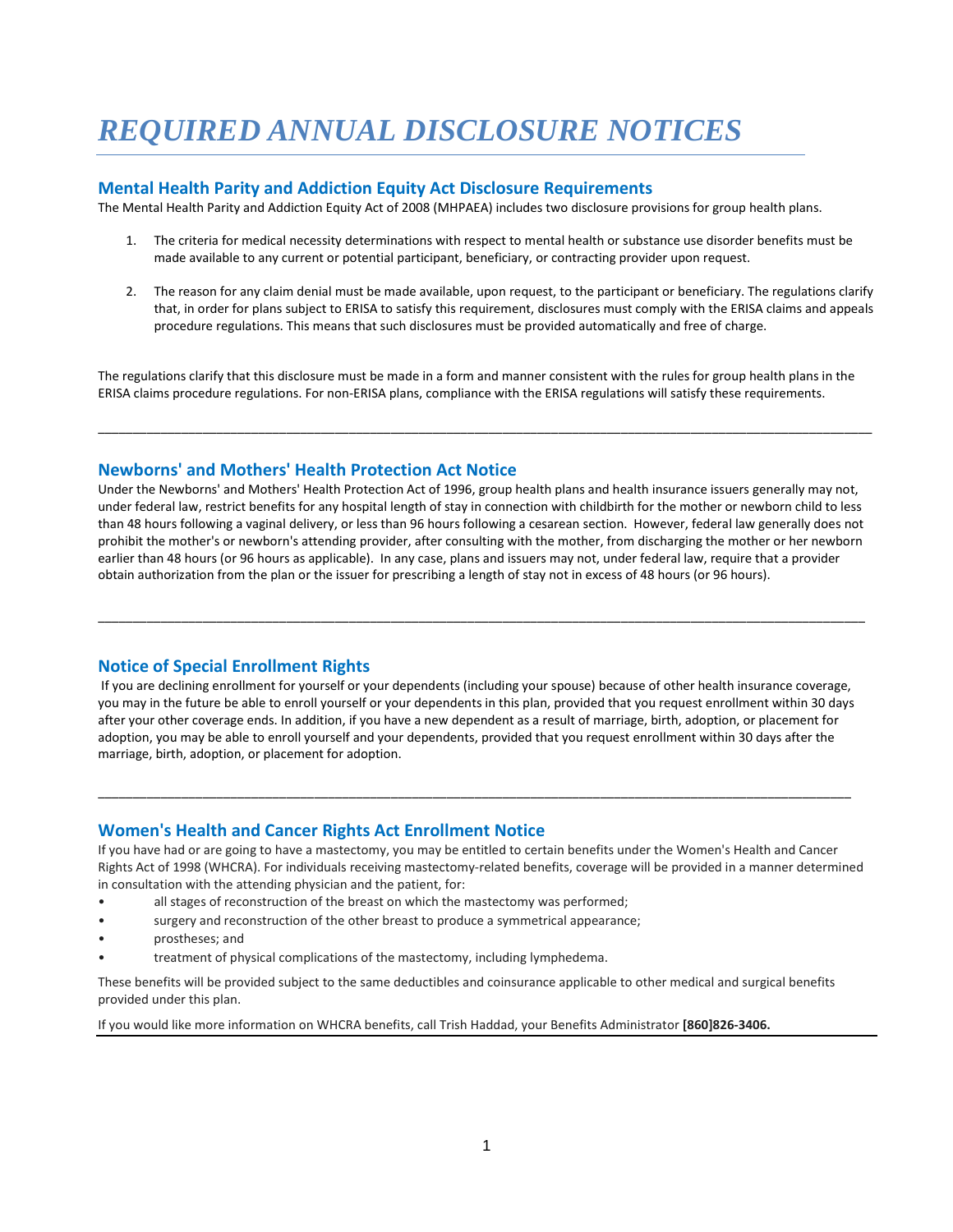# **Patient Protection Disclosure**

Your plan generally allows the designation of a primary care provider. You have the right to designate any primary care provider who participates in our network and who is available to accept you or your family members. For children, you may designate a pediatrician as the primary care provider.

You do not need prior authorization in order to obtain access to obstetrical or gynecological care from a health care professional in our network who specializes in obstetrics or gynecology. The health care professional, however, may be required to comply with certain procedures, including obtaining prior authorization for certain services, following a pre-approved treatment plan, or procedures for making referrals.

For information on how to select a primary care provider and for a list of the participating primary care providers, including those who specialize in obstetrics or gynecology, please log ont[o www.Anthem.com](http://www.anthem.com/) or www. Connecticare.com.

\_\_\_\_\_\_\_\_\_\_\_\_\_\_\_\_\_\_\_\_\_\_\_\_\_\_\_\_\_\_\_\_\_\_\_\_\_\_\_\_\_\_\_\_\_\_\_\_\_\_\_\_\_\_\_\_\_\_\_\_\_\_\_\_\_\_\_\_\_\_\_\_\_\_\_\_\_\_\_\_\_\_\_\_\_\_\_\_\_\_\_\_\_\_\_\_\_\_\_\_\_\_\_\_\_\_\_\_\_\_

## **PRIVACY PRACTICES**

## **THIS NOTICE DESCRIBES HOW MEDICAL INFORMATION ABOUT YOU MAY BE USED AND DISCLOSED AND HOW YOU CAN GET ACCESS TO THIS INFORMATION. PLEASE REVIEW IT CAREFULLY.**

As a participant in the ANTHEM or CONNECTICARE Plan (the "Plan"), you are eligible for certain health care benefits. In the course of providing these benefits to you, the Plan may receive and maintain some of your medical information. Federal law requires that the Plan protect the privacy of, generally, medical information that identifies you and relates to your past, present or future health or condition, the provision of health care to you, or the payment for health care received by you ("protected health information" or "PHI"). The Plan may hire other companies ("Business Associates") to help provide health care benefits to you. These Business Associates may also receive and maintain your medical information.

The Plan is required to abide by the terms of the Notice currently in effect.

The Plan may change its privacy practices and the terms of this Notice at any time. Changes will be effective for all of your medical information received or created by the Plan. If the Plan changes its policies regarding the protection of your medical information, the Plan will mail you a new notice of privacy practices that incorporates any changes within 60 days. The Plan will also will post a new notice on its internet website.

## **HOW THE PLAN MAY USE AND DISCLOSE YOUR MEDICAL INFORMATION**

The Plan may use and disclose your medical information without your written permission for the following purposes:

For treatment. While the Plan does not directly participate in decisions regarding your health treatment, the Plan may disclose medical information it has created or received for treatment purposes. For example, the Plan may disclose your medical information to your doctor, at the doctor's request, for his or her treatment of you.

For payment. The Plan or one of its Business Associates may use or disclose your medical information to pay claims for medical services provided to you or to provide eligibility information to your doctor when you receive medical treatment.

For health care operations. The Plan may provide your medical information to our accountants, attorneys, consultants, and others in order to make sure we are complying with federal law. Also, your medical information may be used or disclosed to assess the quality of health care that you receive or to assist the Plan in the management of its performance of administrative activities.

To you, your personal representative, or others involved in your healthcare. The Plan may provide your medical information to you and your legal representative. The Plan may also provide medical information to a person, including family members, other relatives, friends or others identified by you and acting on your behalf, so long as you do not object and the information is directly relevant to such person's involvement in your health care. For this purpose, a person acts on your behalf by being involved in the provision and/or payment of your health care.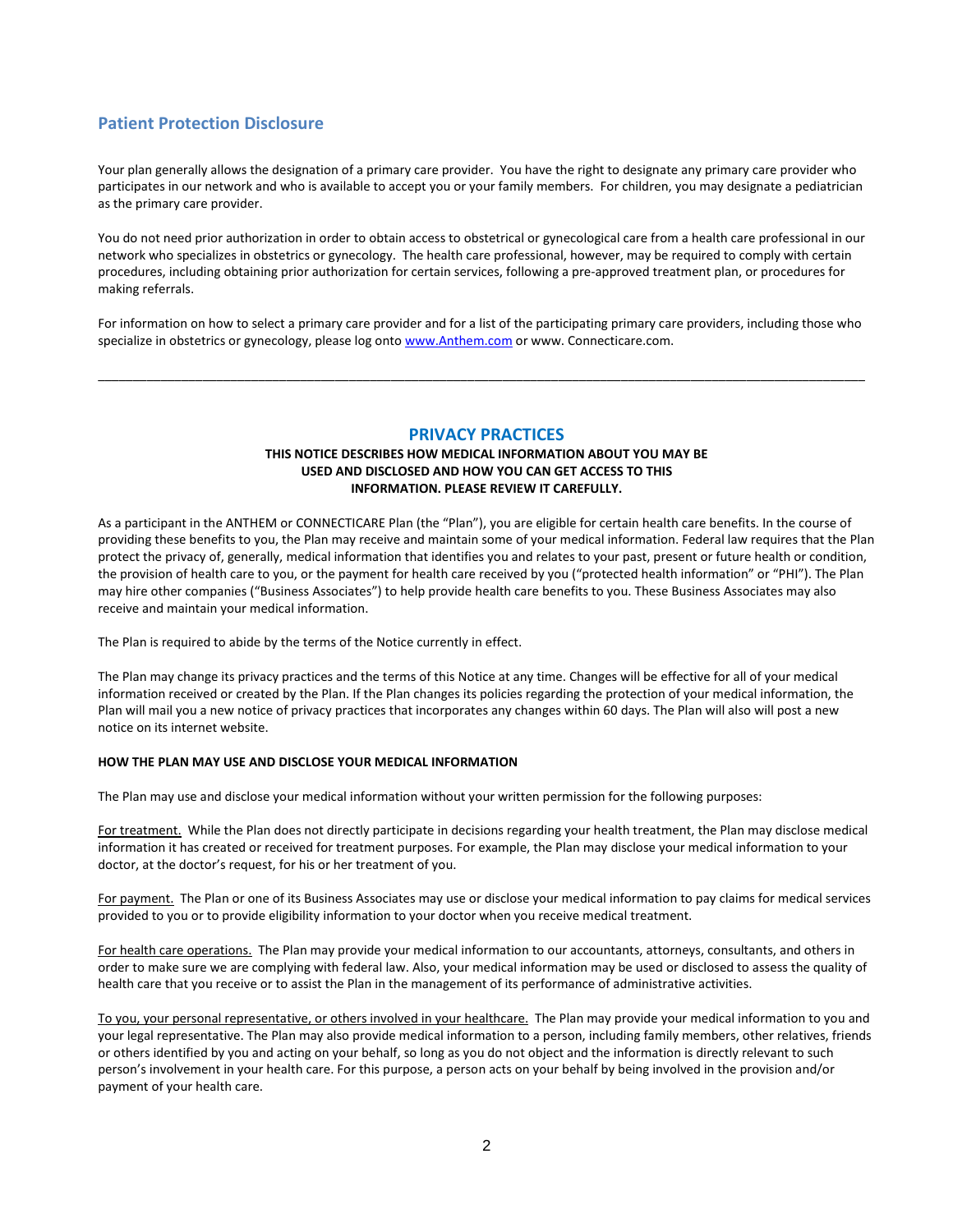As required by law. For example, the Plan may disclose your medical information to comply with workers' compensation laws or other similar laws.

To Business Associates. The Plan may disclose your medical information to its Business Associates so that they may perform the services that the Plan has asked them to perform. The Plan requires that these entities appropriately safeguard your medical information.

For health-related benefits. The Plan or one of its Business Associates may contact you about treatment alternatives or other health benefits or services that may be of interest to you.

For other uses and disclosures permitted by law such as:

- To public health authorities for public health purposes (e.g. the reporting of communicable diseases);
- To state agencies handling cases of abuse, neglect, or domestic violence;
- To a government agency authorized to oversee the health care system or government programs (e.g. determining eligibility for public benefits);
- To law enforcement officials for limited law enforcement purposes (e.g. to locate a missing person or suspect);
- To a coroner, medical examiner, or funeral director about a deceased person (e.g. to identify a person);
- To an organ procurement organization under limited circumstances;
- For research purposes in limited circumstances (e.g. if identifying information is removed or a research board has approved the use of the information);
- To avert a serious threat to your health or safety or the health or safety of others;
- To military authorities if you are a member of the armed forces or a veteran of the armed forces;
- To federal officials for lawful intelligence, counterintelligence, and other national security purposes;
- To an executor or administrator of your estate; and
- To any other persons and/or entities authorized under law to receive medical information.

For any other use or disclosure of your medical information, the Plan must have your written authorization. You may cancel your written authorization for the use and disclosure of any or all of your medical information, unless the Plan has taken action in reliance on your permission.

Some uses and disclosures that require your authorization are those with respect to:

- Psychotherapy notes, except:
	- o to carry out the following treatment, payment, or health care operations:
		- use by the originator of the psychotherapy notes for treatment;
		- use or disclosure by the provider for its own training programs in which students, trainees, or practitioners in mental health learn under supervision to practice or improve their skills in group, joint, family, or individual counseling; or
		- use or disclosure by the Plan to defend itself in a legal action or other proceeding brought by the individual; or
	- o with respect to a use or disclosure that is:
		- required by the Secretary to investigate or determine the Plan's compliance;
		- permitted to the extent that such use or disclosure is required by law and the use or disclosure complies with and is limited to the relevant requirements of such law and in accordance with HIPAA;
		- to a health oversight agency for oversight activities authorized by law with respect to the oversight of the originator of the psychotherapy notes;
		- to a coroner or medical examiner for the purpose of identifying a deceased person, determining a cause of death, or other duties as authorized by law; or
		- as necessary to prevent or lessen a serious and imminent threat to the health or safety of a person or the public.
- Marketing except if the communication is in the form of:
	- o a face-to-face communication made by a Plan to an individual; or
	- o a promotional gift of nominal value provided by the Plan.
	- If the marketing involves financial remuneration, to the Plan from a third party, the authorization must state that such remuneration is involved.
- Sale of PHI.

The Plan is prohibited from using or disclosing PHI that is genetic information of an individual for underwriting purposes.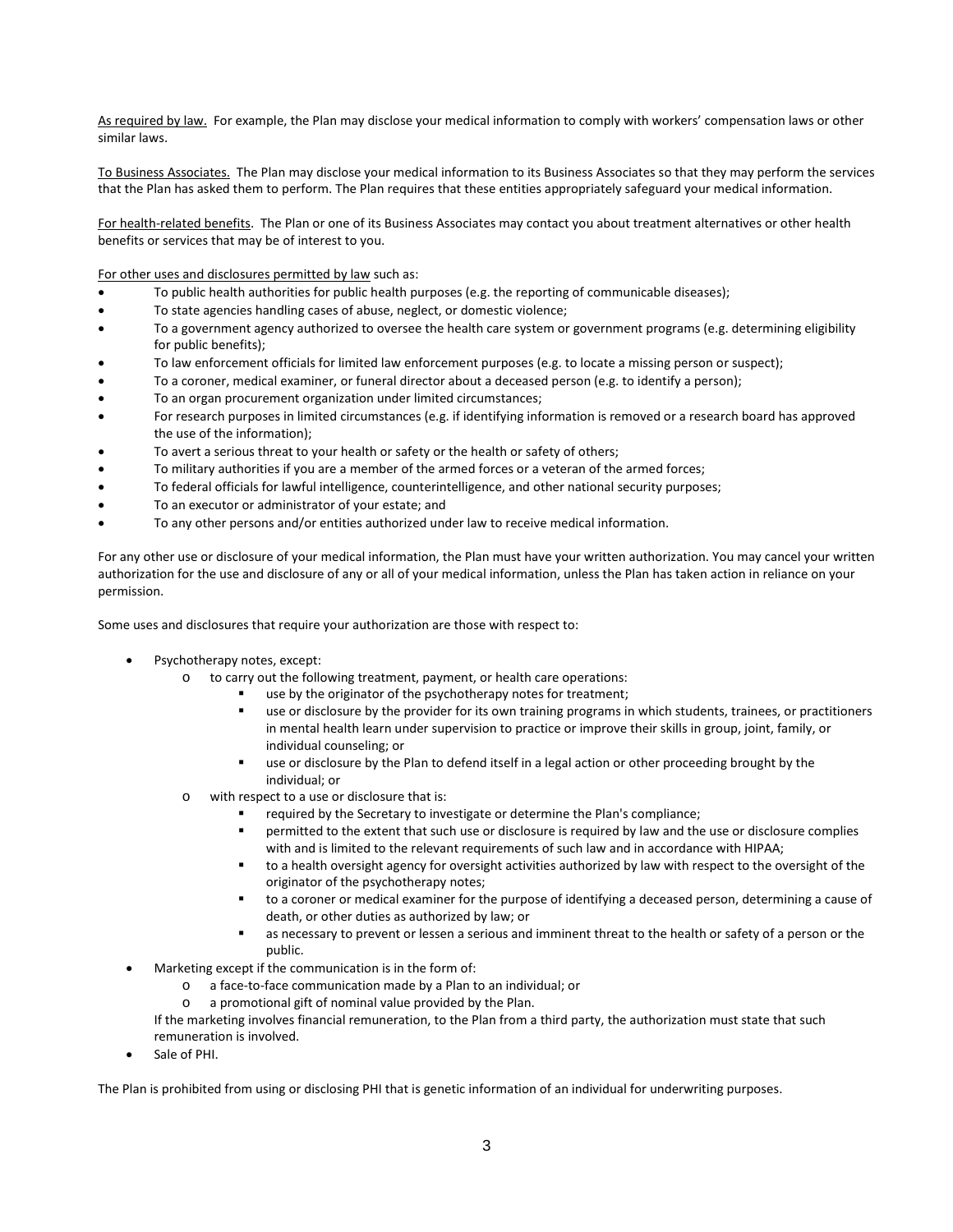The Plan is required by law to maintain the privacy of PHI, to provide individuals with notice of its legal duties and privacy practices with respect to PHI, and to notify affected individuals following a breach of unsecured PHI.

## **YOUR RIGHTS**

You may make a written request to the Plan to do one or more of the following concerning your medical information received or created by the Plan and/or the Plan's Business Associates:

- The right to request restrictions on certain uses and disclosures of medical information; however, the Plan is not required to agree to such request unless:
	- o the disclosure is for the purpose of carrying out payment or health care operations and is not otherwise required by law; and
	- o the PHI pertains solely to a health care item or service for which the individual, or person other than the health plan on behalf of the individual, has paid the Plan in full.
- The right to receive confidential communications of medical information by alternative means or at alternative locations.
- The right to inspect and copy medical information.
- The right to amend medical information.
- The right to receive an accounting of disclosures of medical information.
- The right, even if you have agreed to receive this notice electronically, to obtain a paper copy of this from the Plan upon request.

Although the Plan will utilize its best efforts to comply with your request, the Plan may legally deny your request under certain circumstances. The Plan will notify you of the reason for the denial and you will get a chance to respond. The Plan may not deny a request to communicate with you in confidence by a different means or location if the current means or location used by the Plan endangers you. The Plan may, however, request payment for any additional expenses it incurs to comply with your request. Your request to communicate by a different means or location must be in writing, include a statement that disclosure of all or part of the medical information by the current means could endanger you, specifically state the different means or location by which you would like the Plan to communicate with you, and continue to allow the Plan to pay claims.

#### **COMPLAINTS**

If you feel as if your privacy rights have been violated, you may file a written complaint with:

Mary Pokorski Privacy Inquiries 27 West Main Street New Britain, CT 06051

You may also send a written or electronic complaint to the Secretary of the Department of Health and Human Services. The complaint must state the name of the entity that is the subject of the complaint and describe the act or omissions believed to be in violation of law. A complaint must be filed within 180 days of when you knew or should have known that the act or omission complained of occurred. The Plan may not retaliate against you if you file a complaint.

#### **MORE INFORMATION**

If you would like more information about this Notice, please contact Trish Haddad at (860)826-3406.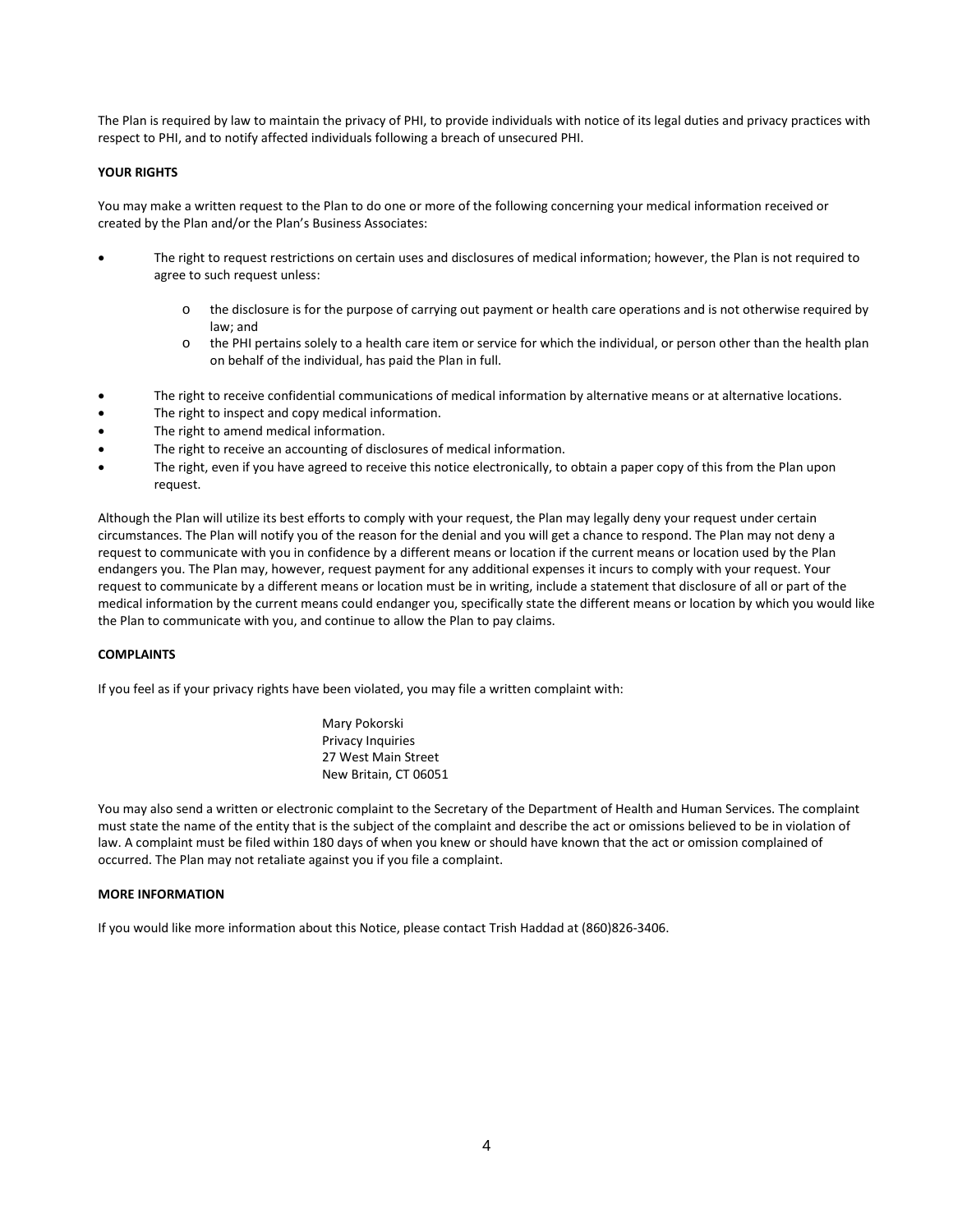# **Important Notice from The City of New Britain About Your Prescription Drug Coverage and Medicare**

Please read this notice carefully and keep it where you can find it. This notice has information about your current prescription drug coverage and about your options under Medicare's prescription drug coverage. This information can help you decide whether or not you want to join a Medicare drug plan. If you are considering joining, you should compare your current coverage, including which drugs are covered at what cost, with the coverage and costs of the plans offering Medicare prescription drug coverage in your area. Information about where you can get help to make decisions about your prescription drug coverage is at the end of this notice.

There are two important things you need to know about your current coverage and Medicare's prescription drug coverage:

- 1. Medicare prescription drug coverage became available in 2006 to everyone with Medicare. You can get this coverage if you join a Medicare Prescription Drug Plan or join a Medicare Advantage Plan (like an HMO or PPO) that offers prescription drug coverage. All Medicare drug plans provide at least a standard level of coverage set by Medicare. Some plans may also offer more coverage for a higher monthly premium.
- 2. The City of New Britain has determined that the prescription drug coverage offered by the Anthem and Connecticare is, on average for all plan participants, expected to pay out as much as standard Medicare prescription drug coverage pays and is therefore considered Creditable Coverage. Because your existing coverage is Creditable Coverage, you can keep this coverage and not pay a higher premium (a penalty) if you later decide to join a Medicare drug plan.

#### **When Can You Join A Medicare Drug Plan?**

You can join a Medicare drug plan when you first become eligible for Medicare and each year from October 15th to December 7th.

However, if you lose your current creditable prescription drug coverage, through no fault of your own, you will also be eligible for a two (2) month Special Enrollment Period (SEP) to join a Medicare drug plan.

#### **What Happens To Your Current Coverage If You Decide to Join A Medicare Drug Plan?**

**\_\_\_\_\_\_\_\_\_\_\_\_\_\_\_\_\_\_\_\_\_\_\_\_\_\_\_\_\_\_\_\_\_\_\_\_\_\_\_\_\_\_\_\_\_\_\_\_\_\_\_\_\_\_\_\_\_\_\_\_\_\_\_\_\_\_\_\_\_\_\_\_\_\_** 

If you decide to join a Medicare drug plan, your current [Insert Name of Entity] coverage will [or will not] be affected. [The entity providing the Disclosure Notice should insert an explanation of the prescription drug coverage plan provisions/options under the particular entity's plan that Medicare eligible individuals have available to them when they become eligible for Medicare Part D (e.g., they can keep this coverage if they elect part D and this plan will coordinate with Part D coverage; for those individuals who elect Part D coverage, coverage under the entity's plan will end for the individual and all covered dependents, etc.). See pages 7- 9 of the CMS Disclosure of Creditable Coverage To Medicare Part D Eligible

Individuals Guidance (available at http://www.cms.hhs.gov/CreditableCoverage/), which outlines the prescription drug plan provisions/options that Medicare eligible individuals may have available to them when they become eligible for Medicare Part D.]

If you do decide to join a Medicare drug plan and drop your current Anthem or Connecticare coverage, be aware that you and your dependents may not be able to get this coverage back.

#### **When Will You Pay A Higher Premium (Penalty) To Join A Medicare Drug Plan?**

You should also know that if you drop or lose your current coverage with [Insert Name of Entity] and don't join a Medicare drug plan within 63 continuous days after your current coverage ends, you may pay a higher premium (a penalty) to join a Medicare drug plan later.

If you go 63 continuous days or longer without creditable prescription drug coverage, your monthly premium may go up by at least 1% of the Medicare base beneficiary premium per month for every month that you did not have that coverage. For example, if you go nineteen months without creditable coverage, your premium may consistently be at least 19% higher than the Medicare base beneficiary premium. You may have to pay this higher premium (a penalty) as long as you have Medicare prescription drug coverage. In addition, you may have to wait until the following October to join.

#### **For More Information About This Notice Or Your Current Prescription Drug Coverage…**

Contact the person listed below for further information.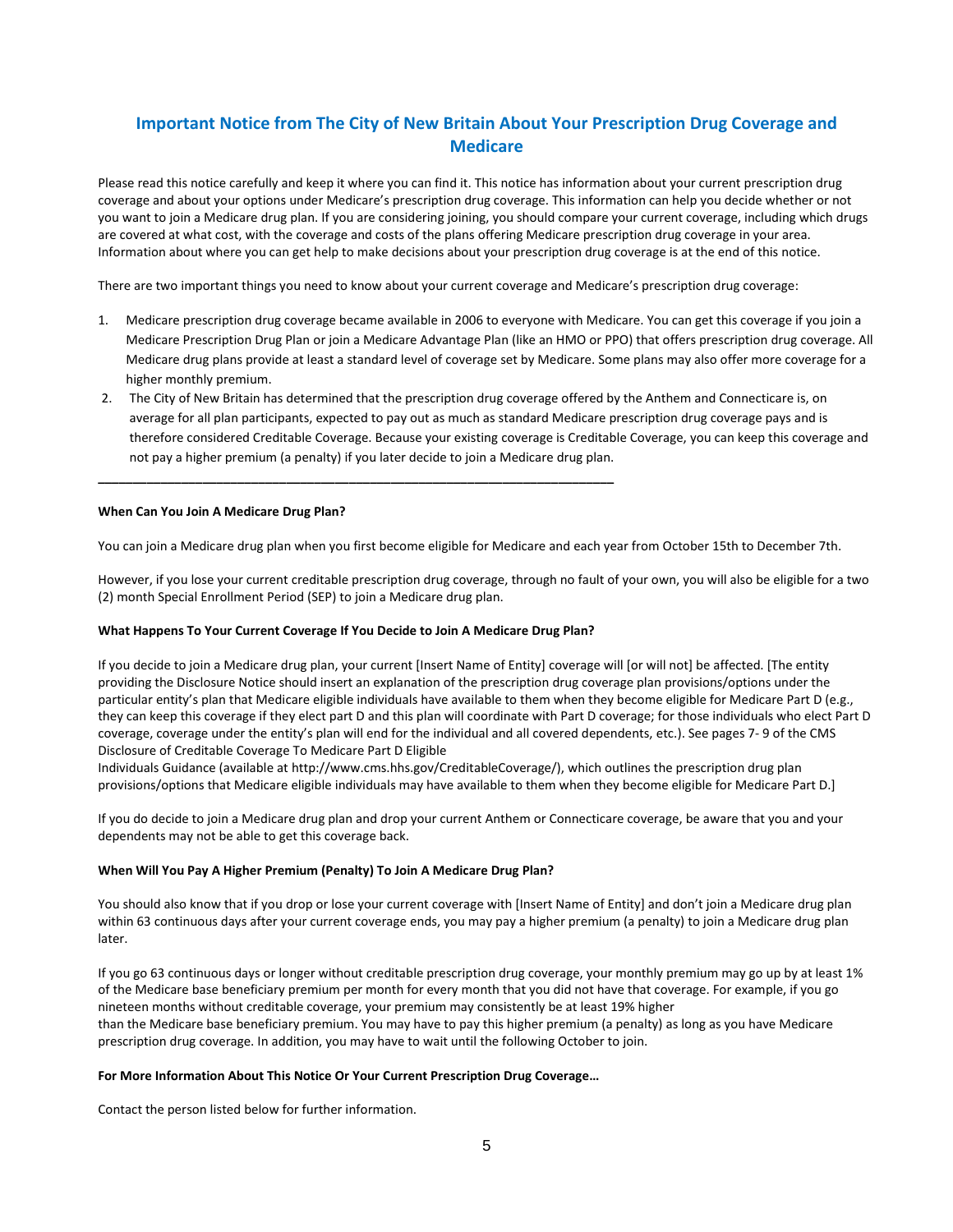NOTE: You'll get this notice each year. You will also get it before the next period you can join a Medicare drug plan, and if this coverage through Anthem or Connecticare changes. You also may request a copy of this notice at any time.

#### **For More Information About Your Options Under Medicare Prescription Drug Coverage…**

More detailed information about Medicare plans that offer prescription drug coverage is in the "Medicare & You" handbook. You'll get a copy of the handbook in the mail every year from Medicare. You may also be contacted directly by Medicare drug plans.

For more information about Medicare prescription drug coverage:

- Visit www.medicare.gov
- Call your State Health Insurance Assistance Program (see the inside back cover of your copy of the "Medicare & You" handbook for their telephone number) for personalized help
- Call 1-800-MEDICARE (1-800-633-4227). TTY users should call 1-877-486-2048.

If you have limited income and resources, extra help paying for Medicare prescription drug coverage is available. For information about this extra help, visit Social Security on the web at www.socialsecurity.gov, or call them at 1-800-772-1213 (TTY 1-800-325-0778).

**Remember: Keep this Creditable Coverage notice. If you decide to join one of the Medicare drug plans, you may be required to provide a copy of this notice when you join to show whether or not you have maintained creditable coverage and, therefore, whether or not you are required to pay a higher premium (a penalty).**

\_\_\_\_\_\_\_\_\_\_\_\_\_\_\_\_\_\_\_\_\_\_\_\_\_\_\_\_\_\_\_\_\_\_\_\_\_\_\_\_\_\_\_\_\_\_\_\_\_\_\_\_\_\_\_\_\_\_\_\_\_\_\_\_\_\_\_\_\_\_\_\_\_\_\_\_\_\_\_\_\_\_\_\_\_\_\_\_\_\_\_\_\_\_\_\_\_\_\_\_\_\_\_\_

| Date:                     | March 15, 2017          |
|---------------------------|-------------------------|
| Name of Entity/Sender:    | The City of New Britain |
| Contact--Position/Office: | John Coughlin           |
| Phone Number:             | 860-826-3553            |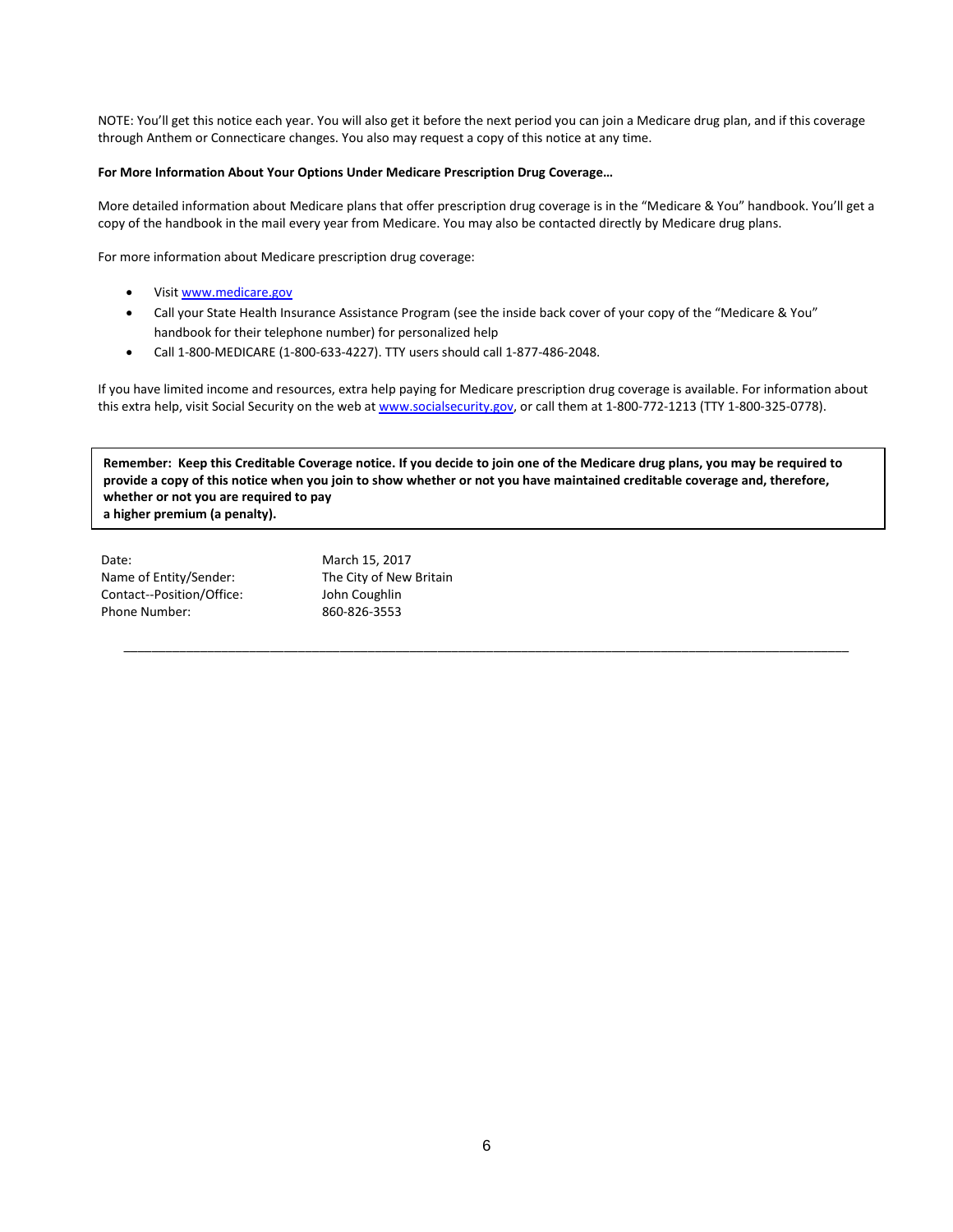# **COBRA Continuation Coverage Rights**

**\*\* Continuation Coverage Rights Under COBRA\*\***

#### **Introduction**

You're getting this notice because you recently gained coverage under a group health plan (the Plan). This notice has important information about your right to COBRA continuation coverage, which is a temporary extension of coverage under the Plan. **This notice explains COBRA continuation coverage, when it may become available to you and your family, and what you need to do to protect your right to get it.** When you become eligible for COBRA, you may also become eligible for other coverage options that may cost less than COBRA continuation coverage.

The right to COBRA continuation coverage was created by a federal law, the Consolidated Omnibus Budget Reconciliation Act of 1985 (COBRA). COBRA continuation coverage can become available to you and other members of your family when group health coverage would otherwise end. For more information about your rights and obligations under the Plan and under federal law, you should review the Plan's Summary Plan Description or contact the Plan Administrator.

**You may have other options available to you when you lose group health coverage.** For example, you may be eligible to buy an individual plan through the Health Insurance Marketplace. By enrolling in coverage through the Marketplace, you may qualify for lower costs on your monthly premiums and lower out-of-pocket costs. Additionally, you may qualify for a 30-day special enrollment period for another group health plan for which you are eligible (such as a spouse's plan), even if that plan generally doesn't accept late enrollees.

#### **What is COBRA continuation coverage?**

COBRA continuation coverage is a continuation of Plan coverage when it would otherwise end because of a life event. This is also called a "qualifying event." Specific qualifying events are listed later in this notice. After a qualifying event, COBRA continuation coverage must be offered to each person who is a "qualified beneficiary." You, your spouse, and your dependent children could become qualified beneficiaries if coverage under the Plan is lost because of the qualifying event. Under the Plan, qualified beneficiaries who elect COBRA continuation must pay for COBRA continuation coverage.

If you're an employee, you'll become a qualified beneficiary if you lose your coverage under the Plan because of the following qualifying events:

- Your hours of employment are reduced, or
- Your employment ends for any reason other than your gross misconduct.

If you're the spouse of an employee, you'll become a qualified beneficiary if you lose your coverage under the Plan because of the following qualifying events:

- Your spouse dies;
- Your spouse's hours of employment are reduced;
- Your spouse's employment ends for any reason other than his or her gross misconduct;
- Your spouse becomes entitled to Medicare benefits (under Part A, Part B, or both); or
- You become divorced or legally separated from your spouse.

Your dependent children will become qualified beneficiaries if they lose coverage under the Plan because of the following qualifying events:

- The parent-employee dies;
- The parent-employee's hours of employment are reduced;
- The parent-employee's employment ends for any reason other than his or her gross misconduct;
- The parent-employee becomes entitled to Medicare benefits (Part A, Part B, or both);
- The parents become divorced or legally separated; or
- The child stops being eligible for coverage under the Plan as a "dependent child."

Sometimes, filing a proceeding in bankruptcy under title 11 of the United States Code can be a qualifying event. If a proceeding in bankruptcy is filed and that bankruptcy results in the loss of coverage of any retired employee covered under the Plan, the retired employee will become a qualified beneficiary. The retired employee's spouse, surviving spouse, and dependent children will also become qualified beneficiaries if bankruptcy results in the loss of their coverage under the Plan. The same state of  $\sim$  7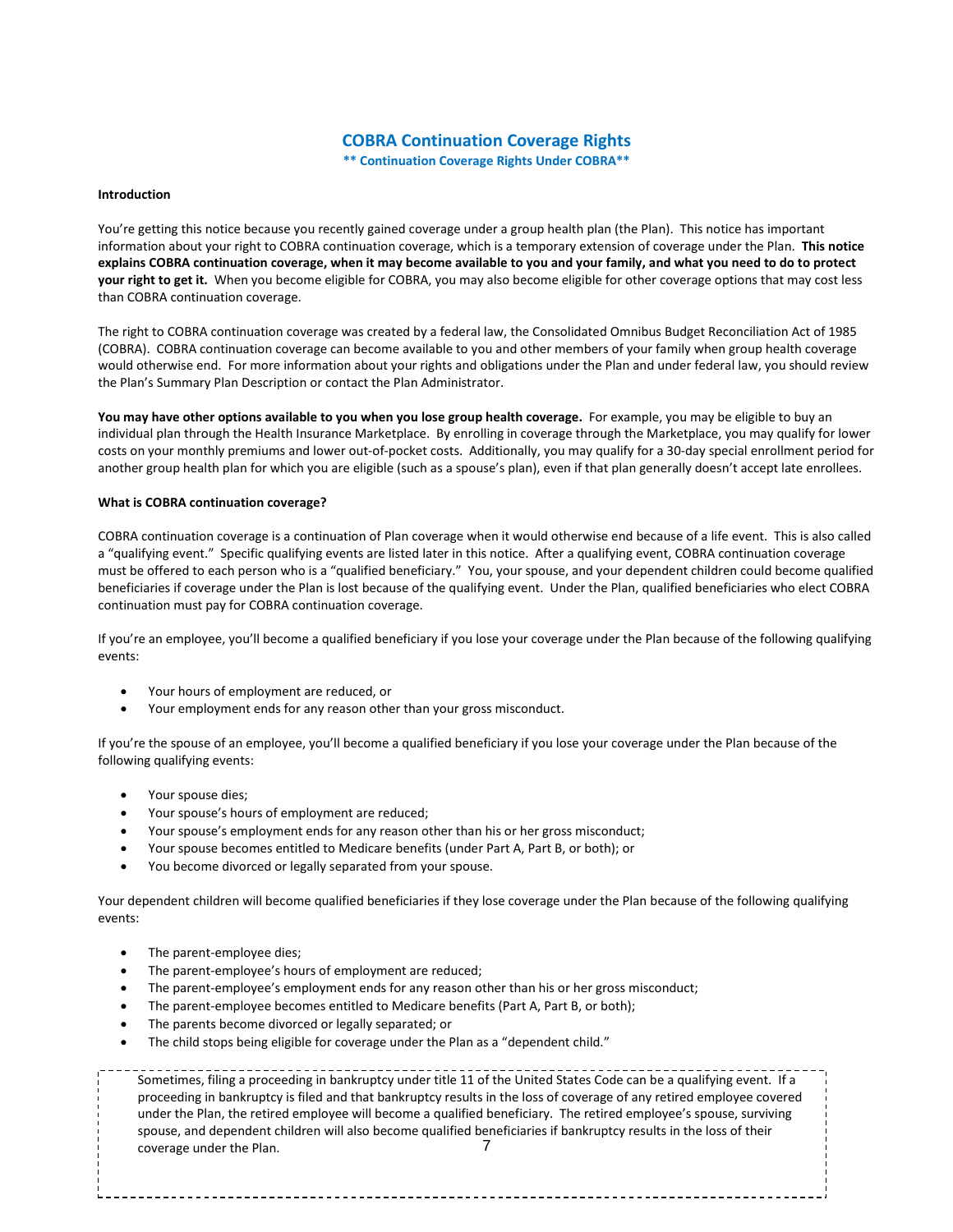#### **When is COBRA continuation coverage available?**

The Plan will offer COBRA continuation coverage to qualified beneficiaries only after the Plan Administrator has been notified that a qualifying event has occurred. The employer must notify the Plan Administrator of the following qualifying events:

- The end of employment or reduction of hours of employment;
- Death of the employee;
- If offered retiree health insurance, commencement of a proceeding in bankruptcy with respect to the employer; or
- The employee's becoming entitled to Medicare benefits (under Part A, Part B, or both).

**For all other qualifying events (divorce or legal separation of the employee and spouse or a dependent child's losing eligibility for coverage as a dependent child), you must notify the Plan Administrator within 30 days after the qualifying event occurs. You must provide this notice to: Trish Haddad.**

#### **How is COBRA continuation coverage provided?**

Once the Plan Administrator receives notice that a qualifying event has occurred, COBRA continuation coverage will be offered to each of the qualified beneficiaries. Each qualified beneficiary will have an independent right to elect COBRA continuation coverage. Covered employees may elect COBRA continuation coverage on behalf of their spouses, and parents may elect COBRA continuation coverage on behalf of their children.

COBRA continuation coverage is a temporary continuation of coverage that generally lasts for 18 months due to employment termination or reduction of hours of work. Certain qualifying events, or a second qualifying event during the initial period of coverage, may permit a beneficiary to receive a maximum of 36 months of coverage.

There are also ways in which this 18-month period of COBRA continuation coverage can be extended:

#### *Disability extension of 18-month period of COBRA continuation coverage*

If you or anyone in your family covered under the Plan is determined by Social Security to be disabled and you notify the Plan Administrator in a timely fashion, you and your entire family may be entitled to get up to an additional 11 months of COBRA continuation coverage, for a maximum of 29 months. The disability would have to have started at some time before the 60th day of COBRA continuation coverage and must last at least until the end of the 18-month period of COBRA continuation coverage.

#### *Second qualifying event extension of 18-month period of continuation coverage*

If your family experiences another qualifying event during the 18 months of COBRA continuation coverage, the spouse and dependent children in your family can get up to 18 additional months of COBRA continuation coverage, for a maximum of 36 months, if the Plan is properly notified about the second qualifying event. This extension may be available to the spouse and any dependent children getting COBRA continuation coverage if the employee or former employee dies; becomes entitled to Medicare benefits (under Part A, Part B, or both); gets divorced or legally separated; or if the dependent child stops being eligible under the Plan as a dependent child. This extension is only available if the second qualifying event would have caused the spouse or dependent child to lose coverage under the Plan had the first qualifying event not occurred.

#### **Are there other coverage options besides COBRA Continuation Coverage?**

Yes. Instead of enrolling in COBRA continuation coverage, there may be other coverage options for you and your family through the Health Insurance Marketplace, Medicaid, or other group health plan coverage options (such as a spouse's plan) through what is called a "special enrollment period." Some of these options may cost less than COBRA continuation coverage. You can learn more about many of these options at www.healthcare.gov.

#### **If you have questions**

Questions concerning your Plan or your COBRA continuation coverage rights should be addressed to the contact or contacts identified below. For more information about your rights under the Employee Retirement Income Security Act (ERISA), including COBRA, the Patient Protection and Affordable Care Act, and other laws affecting group health plans, contact the nearest Regional or District Office of the U.S. Department of Labor's Employee Benefits Security Administration (EBSA) in your area or visit www.dol.gov/ebsa. (Addresses